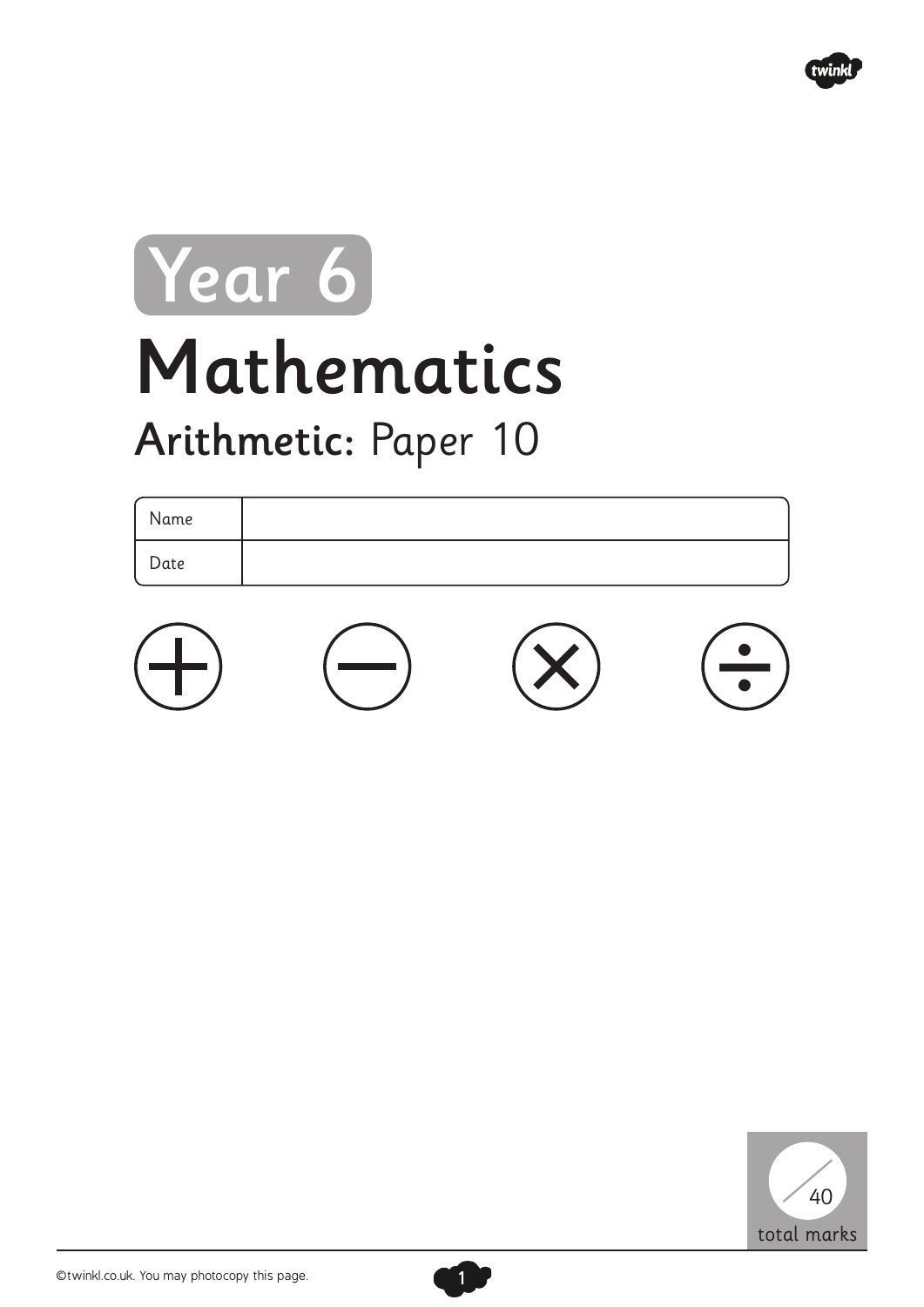



| $\overline{3}$ |  | $31 \times 5 =$ |  |  |  |  |  |  |  |  |  |        |
|----------------|--|-----------------|--|--|--|--|--|--|--|--|--|--------|
|                |  |                 |  |  |  |  |  |  |  |  |  |        |
|                |  |                 |  |  |  |  |  |  |  |  |  |        |
|                |  |                 |  |  |  |  |  |  |  |  |  |        |
|                |  |                 |  |  |  |  |  |  |  |  |  |        |
|                |  |                 |  |  |  |  |  |  |  |  |  |        |
|                |  |                 |  |  |  |  |  |  |  |  |  |        |
|                |  |                 |  |  |  |  |  |  |  |  |  |        |
|                |  |                 |  |  |  |  |  |  |  |  |  | 1 mark |

 $\mathbf{r}_2$ 



**Key Stage 2:** Arithmetic Paper 10

twin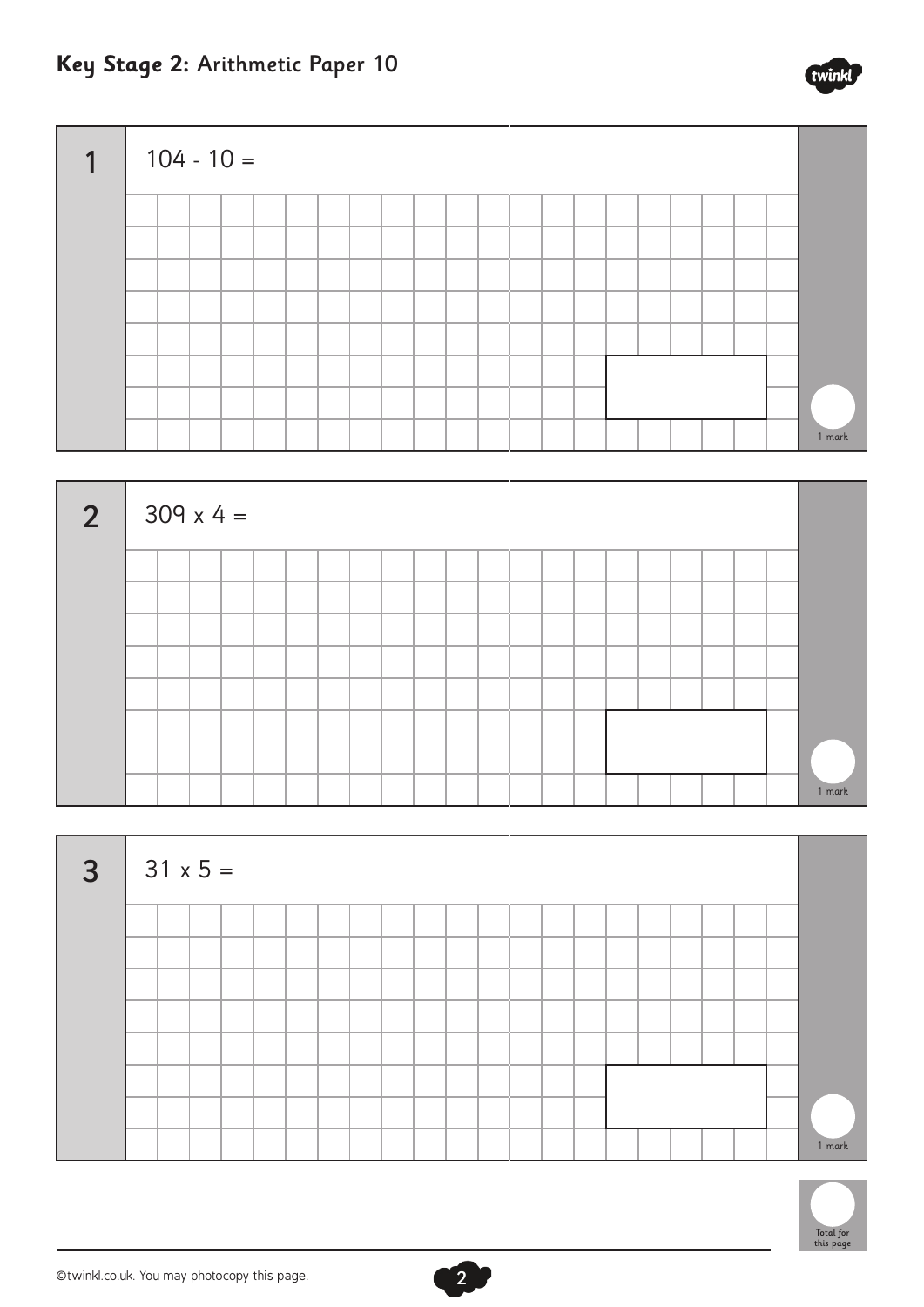



| 6 |  | $= 6479 + 588$ |  |  |  |  |  |  |  |  |        |
|---|--|----------------|--|--|--|--|--|--|--|--|--------|
|   |  |                |  |  |  |  |  |  |  |  |        |
|   |  |                |  |  |  |  |  |  |  |  |        |
|   |  |                |  |  |  |  |  |  |  |  |        |
|   |  |                |  |  |  |  |  |  |  |  |        |
|   |  |                |  |  |  |  |  |  |  |  |        |
|   |  |                |  |  |  |  |  |  |  |  |        |
|   |  |                |  |  |  |  |  |  |  |  | 1 mark |



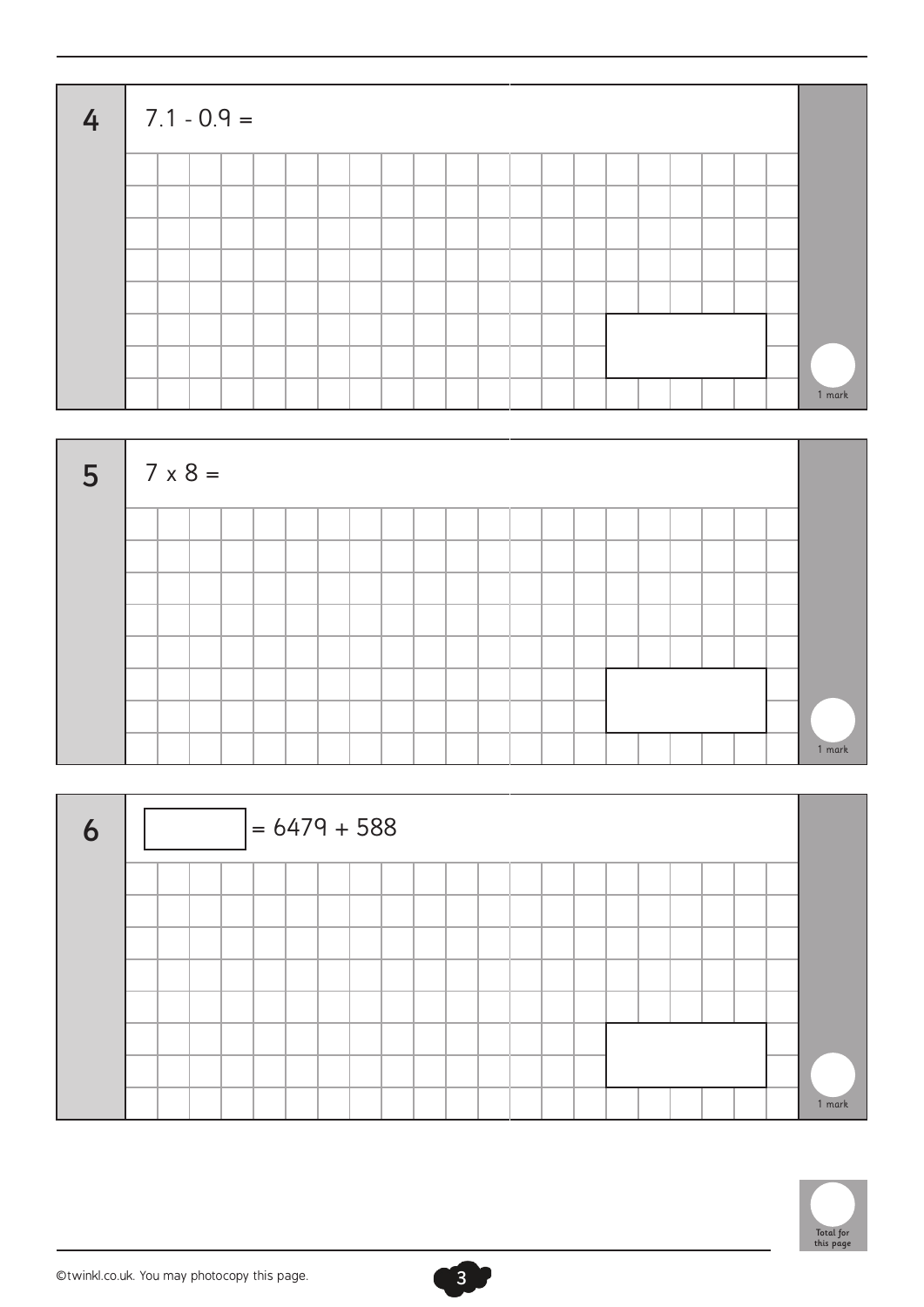| $\overline{7}$ |  |  | $2.222 + 0.3 =$ |  |  |  |  |  |  |  |  |        |
|----------------|--|--|-----------------|--|--|--|--|--|--|--|--|--------|
|                |  |  |                 |  |  |  |  |  |  |  |  |        |
|                |  |  |                 |  |  |  |  |  |  |  |  |        |
|                |  |  |                 |  |  |  |  |  |  |  |  |        |
|                |  |  |                 |  |  |  |  |  |  |  |  |        |
|                |  |  |                 |  |  |  |  |  |  |  |  |        |
|                |  |  |                 |  |  |  |  |  |  |  |  |        |
|                |  |  |                 |  |  |  |  |  |  |  |  |        |
|                |  |  |                 |  |  |  |  |  |  |  |  | 1 mark |



| $\mathsf{q}$ | $409 - 300 =$ |  |  |  |  |  |  |  |  |  |  |        |
|--------------|---------------|--|--|--|--|--|--|--|--|--|--|--------|
|              |               |  |  |  |  |  |  |  |  |  |  |        |
|              |               |  |  |  |  |  |  |  |  |  |  |        |
|              |               |  |  |  |  |  |  |  |  |  |  |        |
|              |               |  |  |  |  |  |  |  |  |  |  |        |
|              |               |  |  |  |  |  |  |  |  |  |  |        |
|              |               |  |  |  |  |  |  |  |  |  |  |        |
|              |               |  |  |  |  |  |  |  |  |  |  |        |
|              |               |  |  |  |  |  |  |  |  |  |  | 1 mark |



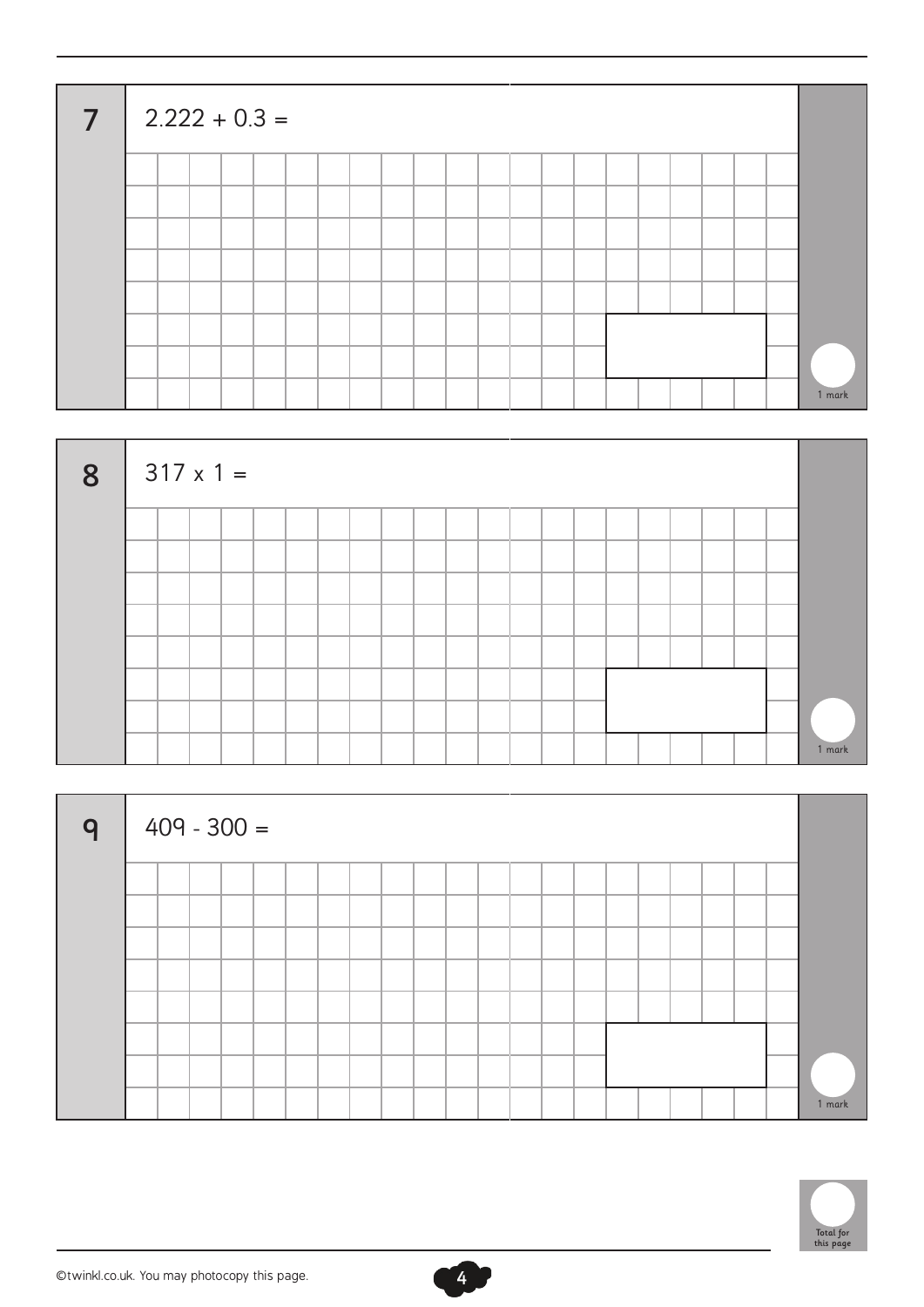



| <b>12</b> $7^2 + 1 =$ |  |  |  |  |  |  |  |  |  |  |        |
|-----------------------|--|--|--|--|--|--|--|--|--|--|--------|
|                       |  |  |  |  |  |  |  |  |  |  |        |
|                       |  |  |  |  |  |  |  |  |  |  |        |
|                       |  |  |  |  |  |  |  |  |  |  |        |
|                       |  |  |  |  |  |  |  |  |  |  |        |
|                       |  |  |  |  |  |  |  |  |  |  |        |
|                       |  |  |  |  |  |  |  |  |  |  |        |
|                       |  |  |  |  |  |  |  |  |  |  |        |
|                       |  |  |  |  |  |  |  |  |  |  | 1 mark |



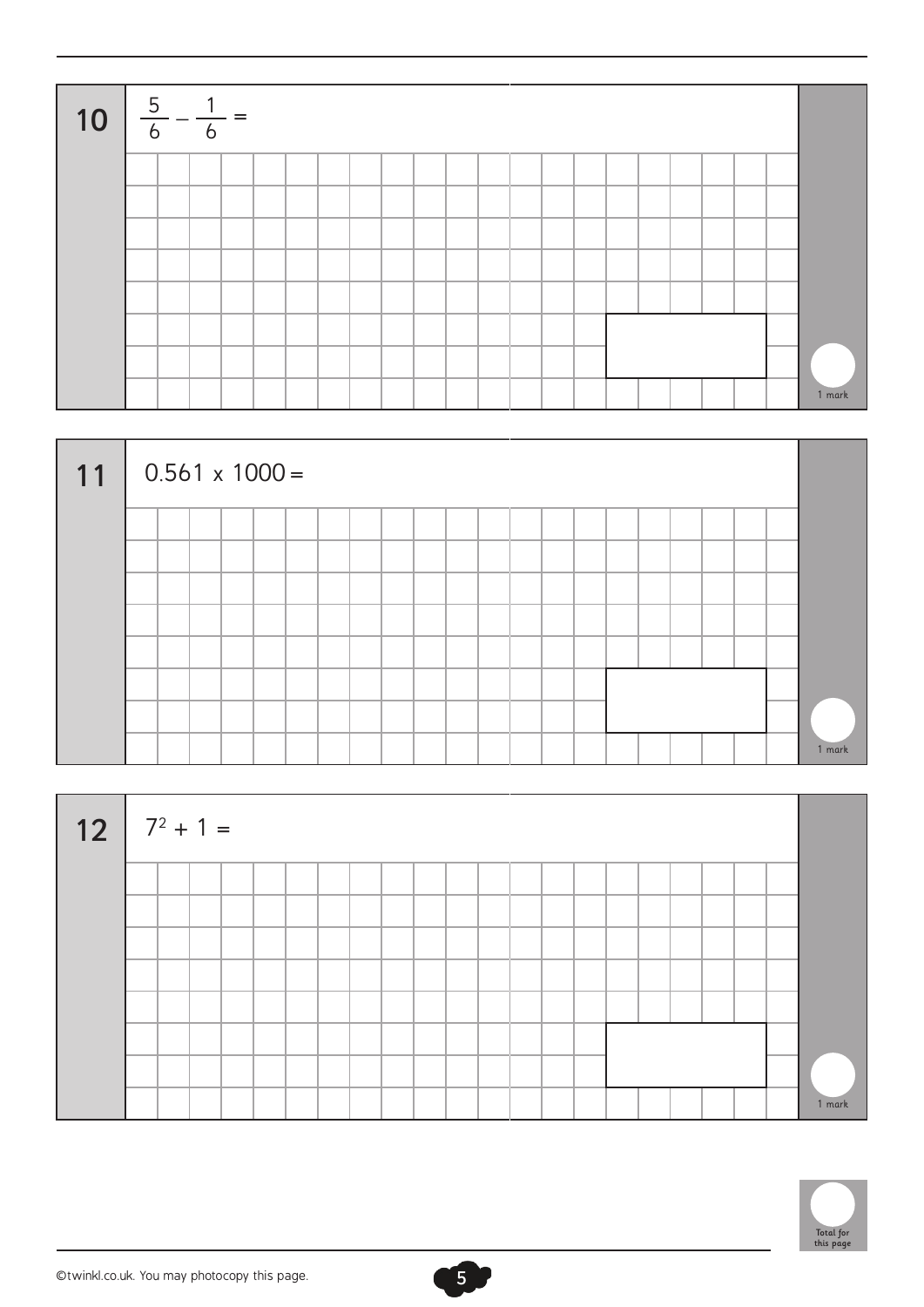| $13   810 \div 9 =$ |  |  |  |  |  |  |  |  |  |  |        |
|---------------------|--|--|--|--|--|--|--|--|--|--|--------|
|                     |  |  |  |  |  |  |  |  |  |  |        |
|                     |  |  |  |  |  |  |  |  |  |  |        |
|                     |  |  |  |  |  |  |  |  |  |  |        |
|                     |  |  |  |  |  |  |  |  |  |  |        |
|                     |  |  |  |  |  |  |  |  |  |  |        |
|                     |  |  |  |  |  |  |  |  |  |  |        |
|                     |  |  |  |  |  |  |  |  |  |  |        |
|                     |  |  |  |  |  |  |  |  |  |  | 1 mark |



| 15 | $78.01 \times 10 =$ |  |  |  |  |  |  |  |  |  |        |
|----|---------------------|--|--|--|--|--|--|--|--|--|--------|
|    |                     |  |  |  |  |  |  |  |  |  |        |
|    |                     |  |  |  |  |  |  |  |  |  |        |
|    |                     |  |  |  |  |  |  |  |  |  |        |
|    |                     |  |  |  |  |  |  |  |  |  |        |
|    |                     |  |  |  |  |  |  |  |  |  |        |
|    |                     |  |  |  |  |  |  |  |  |  |        |
|    |                     |  |  |  |  |  |  |  |  |  |        |
|    |                     |  |  |  |  |  |  |  |  |  | 1 mark |



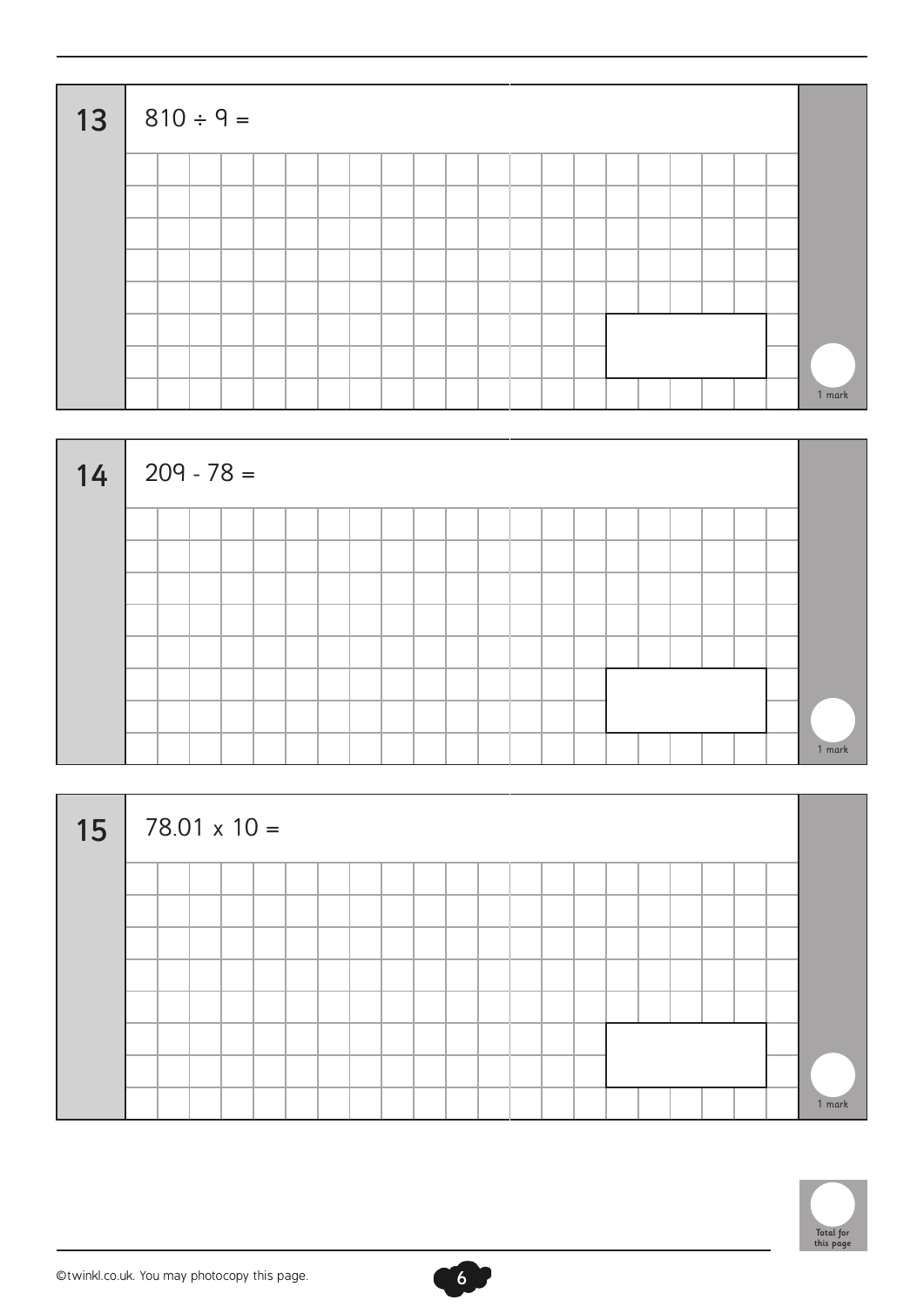| $16   6700 - 923 =$ |  |  |  |  |  |  |  |  |  |  |        |
|---------------------|--|--|--|--|--|--|--|--|--|--|--------|
|                     |  |  |  |  |  |  |  |  |  |  |        |
|                     |  |  |  |  |  |  |  |  |  |  |        |
|                     |  |  |  |  |  |  |  |  |  |  |        |
|                     |  |  |  |  |  |  |  |  |  |  |        |
|                     |  |  |  |  |  |  |  |  |  |  |        |
|                     |  |  |  |  |  |  |  |  |  |  |        |
|                     |  |  |  |  |  |  |  |  |  |  |        |
|                     |  |  |  |  |  |  |  |  |  |  | 1 mark |







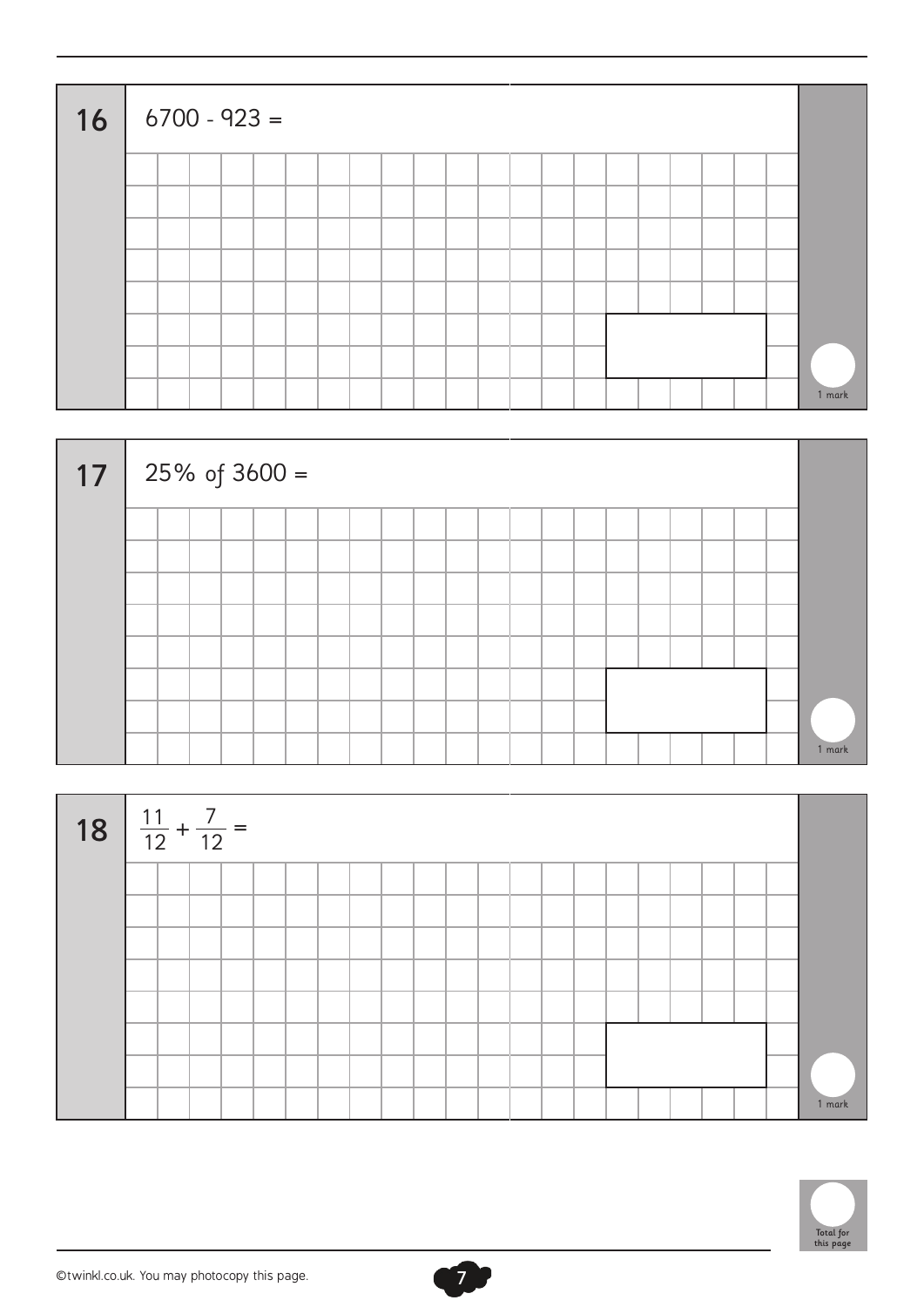| $19   3.27 \times 9 =$ |  |  |  |  |  |  |  |  |  |  |        |
|------------------------|--|--|--|--|--|--|--|--|--|--|--------|
|                        |  |  |  |  |  |  |  |  |  |  |        |
|                        |  |  |  |  |  |  |  |  |  |  |        |
|                        |  |  |  |  |  |  |  |  |  |  |        |
|                        |  |  |  |  |  |  |  |  |  |  |        |
|                        |  |  |  |  |  |  |  |  |  |  |        |
|                        |  |  |  |  |  |  |  |  |  |  |        |
|                        |  |  |  |  |  |  |  |  |  |  |        |
|                        |  |  |  |  |  |  |  |  |  |  | 1 mark |



| 21 |  |  | $50000 + 505 =$ |  |  |  |  |  |  |  |  |        |
|----|--|--|-----------------|--|--|--|--|--|--|--|--|--------|
|    |  |  |                 |  |  |  |  |  |  |  |  |        |
|    |  |  |                 |  |  |  |  |  |  |  |  |        |
|    |  |  |                 |  |  |  |  |  |  |  |  |        |
|    |  |  |                 |  |  |  |  |  |  |  |  |        |
|    |  |  |                 |  |  |  |  |  |  |  |  |        |
|    |  |  |                 |  |  |  |  |  |  |  |  | 1 mark |

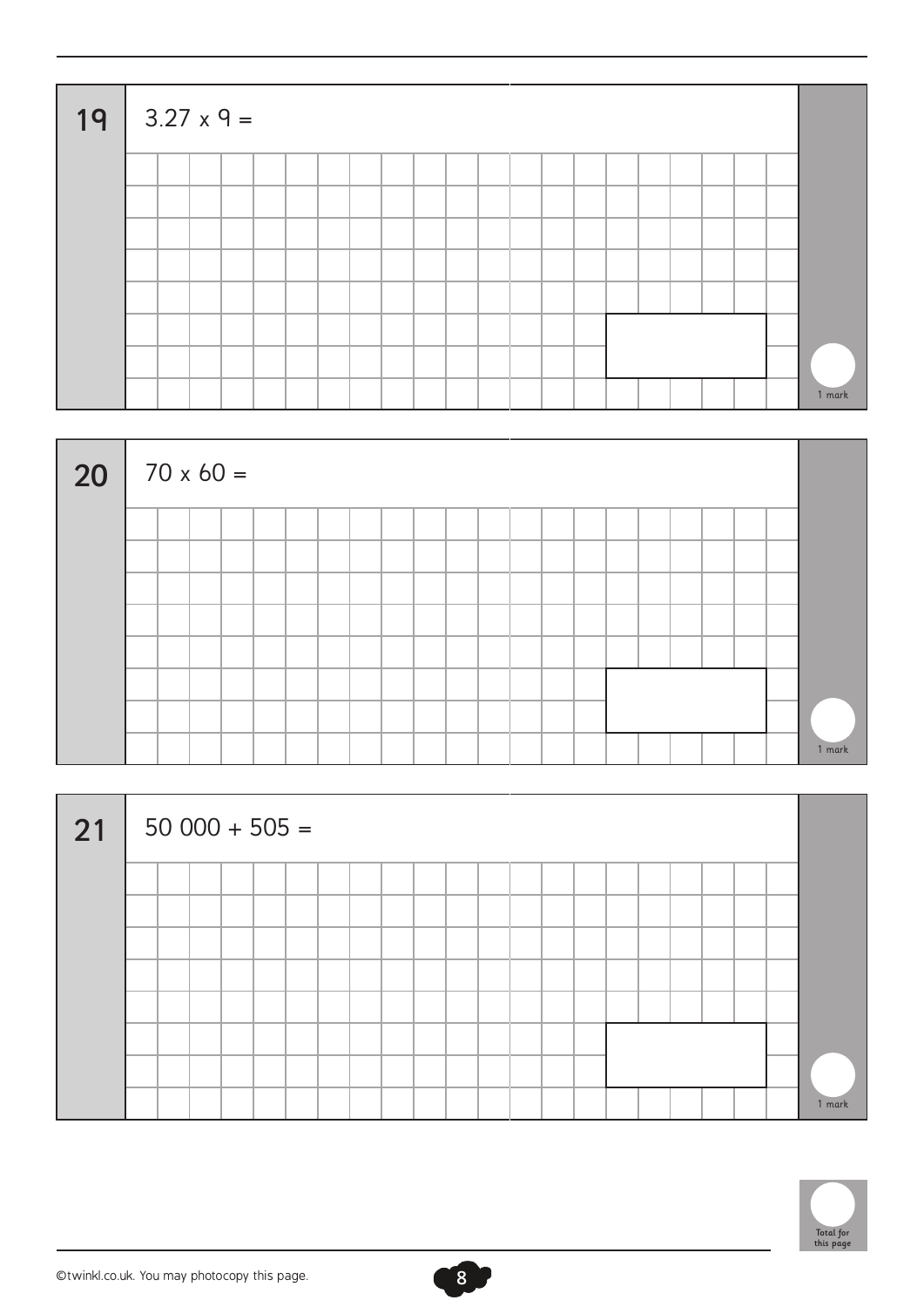| 22 | $\vert 5680 \div 4 =$ |  |  |  |  |  |  |  |  |  |  |        |
|----|-----------------------|--|--|--|--|--|--|--|--|--|--|--------|
|    |                       |  |  |  |  |  |  |  |  |  |  |        |
|    |                       |  |  |  |  |  |  |  |  |  |  |        |
|    |                       |  |  |  |  |  |  |  |  |  |  |        |
|    |                       |  |  |  |  |  |  |  |  |  |  |        |
|    |                       |  |  |  |  |  |  |  |  |  |  |        |
|    |                       |  |  |  |  |  |  |  |  |  |  |        |
|    |                       |  |  |  |  |  |  |  |  |  |  |        |
|    |                       |  |  |  |  |  |  |  |  |  |  | 1 mark |





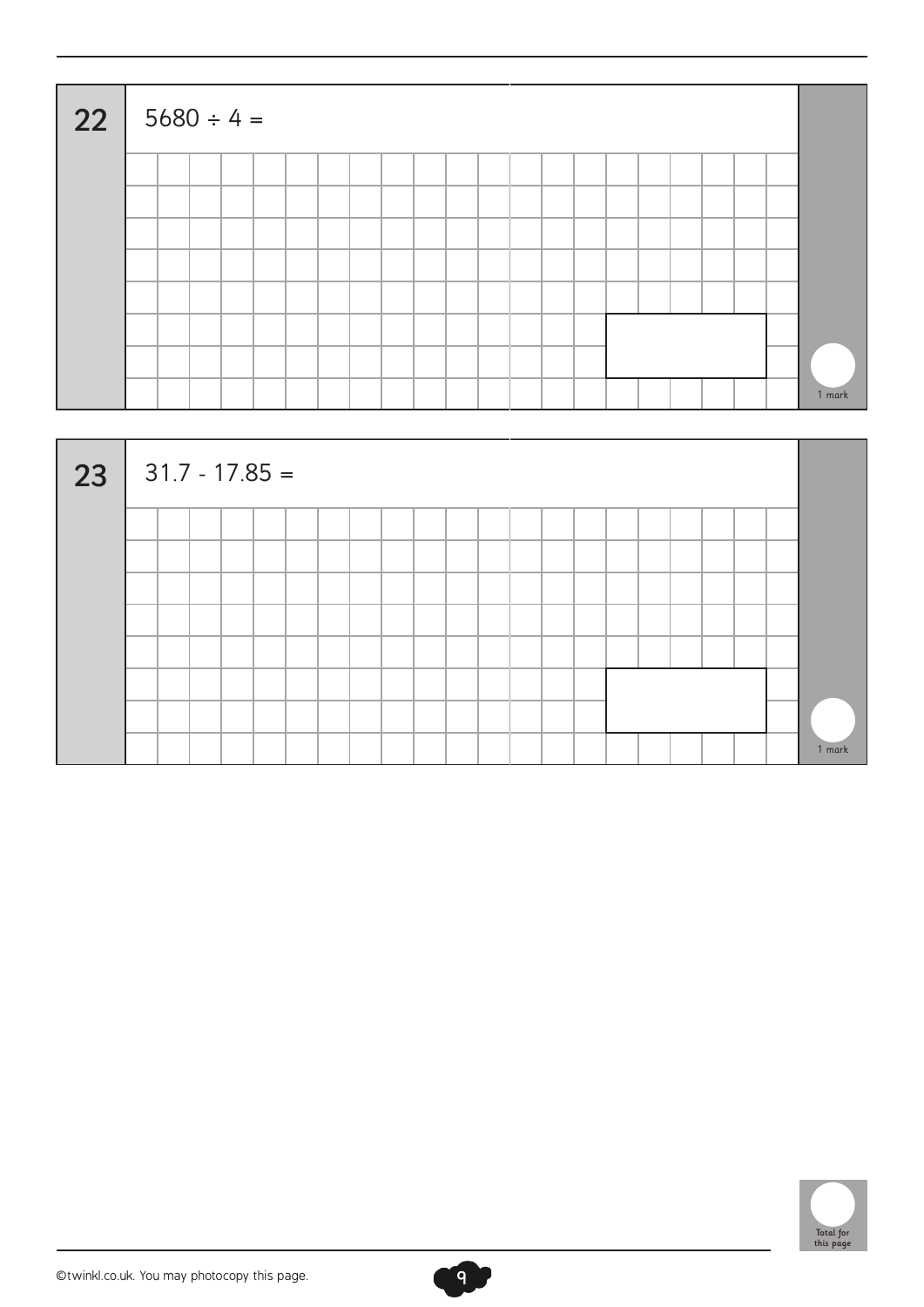| 24 | $94 \times 26 =$ |                |   |  |  |  |  |  |  |  |  |         |
|----|------------------|----------------|---|--|--|--|--|--|--|--|--|---------|
|    |                  |                |   |  |  |  |  |  |  |  |  |         |
|    |                  | $\mathsf{q}$   | 4 |  |  |  |  |  |  |  |  |         |
|    | $\mathsf{X}$     | $\overline{2}$ | 6 |  |  |  |  |  |  |  |  |         |
|    |                  |                |   |  |  |  |  |  |  |  |  |         |
|    |                  |                |   |  |  |  |  |  |  |  |  |         |
|    |                  |                |   |  |  |  |  |  |  |  |  |         |
|    |                  |                |   |  |  |  |  |  |  |  |  |         |
|    |                  |                |   |  |  |  |  |  |  |  |  |         |
|    |                  |                |   |  |  |  |  |  |  |  |  |         |
|    |                  |                |   |  |  |  |  |  |  |  |  |         |
|    |                  |                |   |  |  |  |  |  |  |  |  |         |
|    |                  |                |   |  |  |  |  |  |  |  |  | 2 marks |



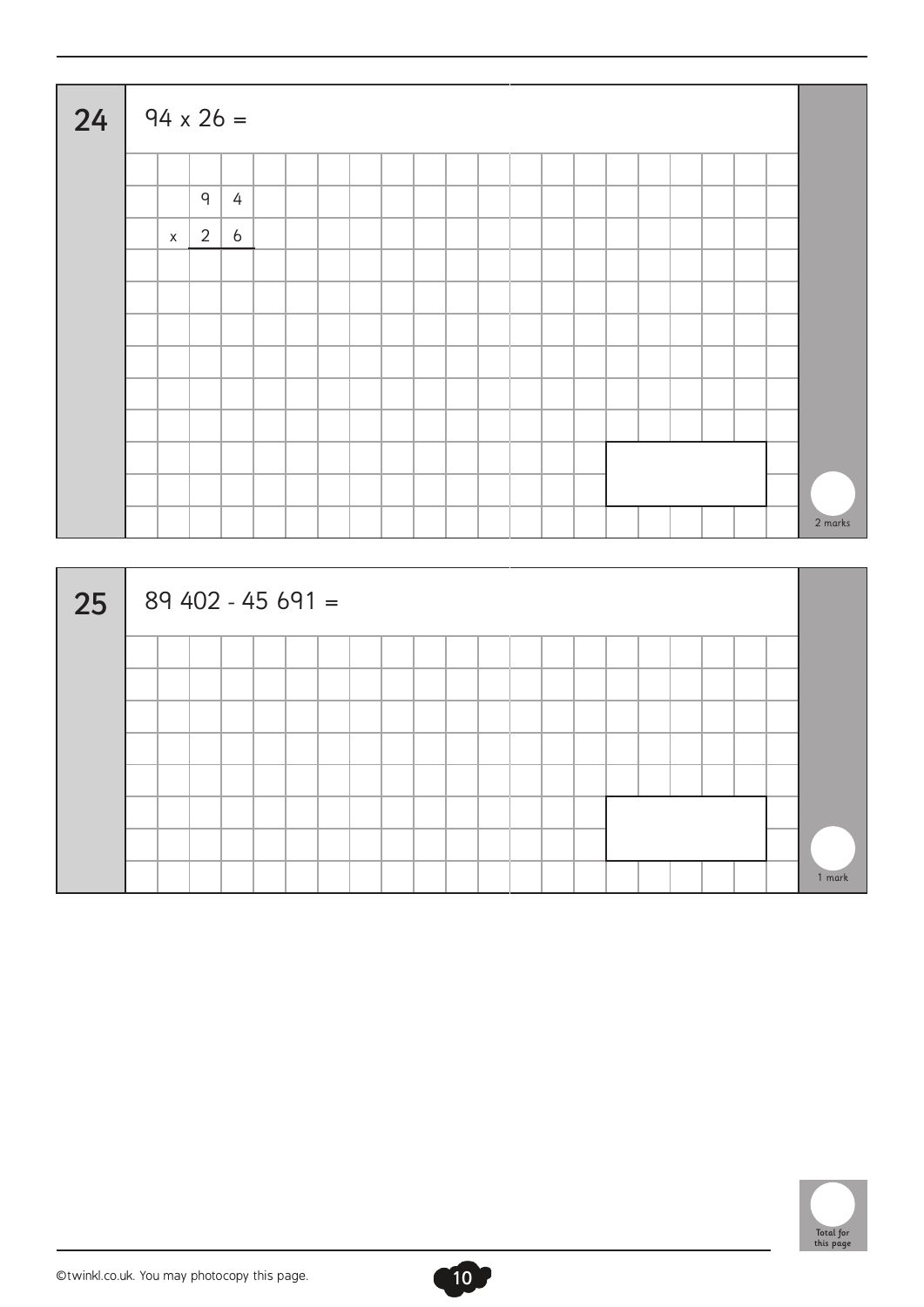| 26                                    | $5040 \div 16 =$ |                |   |                |   |                |  |  |  |  |  |  |  |         |
|---------------------------------------|------------------|----------------|---|----------------|---|----------------|--|--|--|--|--|--|--|---------|
|                                       |                  |                |   |                |   |                |  |  |  |  |  |  |  |         |
|                                       | $\mathbf{1}$     |                |   | $\overline{0}$ | 4 |                |  |  |  |  |  |  |  |         |
|                                       |                  | $\mathfrak{b}$ | 5 |                |   | $\overline{0}$ |  |  |  |  |  |  |  |         |
|                                       |                  |                |   |                |   |                |  |  |  |  |  |  |  |         |
|                                       |                  |                |   |                |   |                |  |  |  |  |  |  |  |         |
|                                       |                  |                |   |                |   |                |  |  |  |  |  |  |  |         |
|                                       |                  |                |   |                |   |                |  |  |  |  |  |  |  |         |
|                                       |                  |                |   |                |   |                |  |  |  |  |  |  |  |         |
|                                       |                  |                |   |                |   |                |  |  |  |  |  |  |  |         |
|                                       |                  |                |   |                |   |                |  |  |  |  |  |  |  | 2 marks |
| 27 $\frac{1}{5} \times \frac{4}{5} =$ |                  |                |   |                |   |                |  |  |  |  |  |  |  |         |
|                                       |                  |                |   |                |   |                |  |  |  |  |  |  |  |         |
|                                       |                  |                |   |                |   |                |  |  |  |  |  |  |  |         |
|                                       |                  |                |   |                |   |                |  |  |  |  |  |  |  |         |
|                                       |                  |                |   |                |   |                |  |  |  |  |  |  |  |         |
|                                       |                  |                |   |                |   |                |  |  |  |  |  |  |  |         |
|                                       |                  |                |   |                |   |                |  |  |  |  |  |  |  |         |
|                                       |                  |                |   |                |   |                |  |  |  |  |  |  |  | 1 mark  |

11

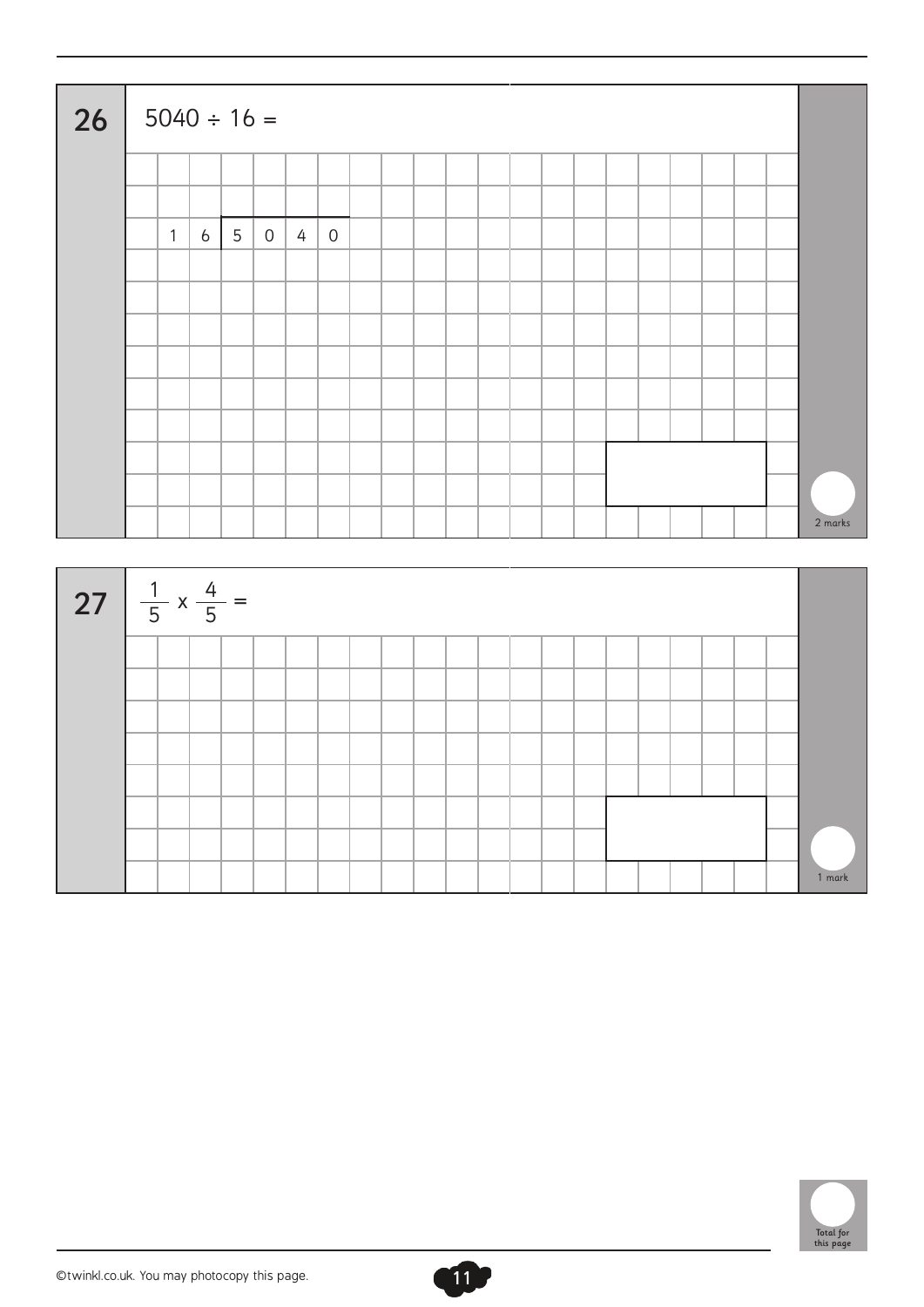| 28 | $779 \times 68 =$ |                |                     |              |  |  |  |  |  |  |  |  |  |  |  |  |         |
|----|-------------------|----------------|---------------------|--------------|--|--|--|--|--|--|--|--|--|--|--|--|---------|
|    |                   |                |                     |              |  |  |  |  |  |  |  |  |  |  |  |  |         |
|    |                   | $\overline{7}$ | $\overline{7}$      | $\mathsf{q}$ |  |  |  |  |  |  |  |  |  |  |  |  |         |
|    |                   | $\mathsf X$    | $6\overline{6}$     | $8\,$        |  |  |  |  |  |  |  |  |  |  |  |  |         |
|    |                   |                |                     |              |  |  |  |  |  |  |  |  |  |  |  |  |         |
|    |                   |                |                     |              |  |  |  |  |  |  |  |  |  |  |  |  |         |
|    |                   |                |                     |              |  |  |  |  |  |  |  |  |  |  |  |  |         |
|    |                   |                |                     |              |  |  |  |  |  |  |  |  |  |  |  |  |         |
|    |                   |                |                     |              |  |  |  |  |  |  |  |  |  |  |  |  |         |
|    |                   |                |                     |              |  |  |  |  |  |  |  |  |  |  |  |  |         |
|    |                   |                |                     |              |  |  |  |  |  |  |  |  |  |  |  |  |         |
|    |                   |                |                     |              |  |  |  |  |  |  |  |  |  |  |  |  |         |
|    |                   |                |                     |              |  |  |  |  |  |  |  |  |  |  |  |  | 2 marks |
|    |                   |                |                     |              |  |  |  |  |  |  |  |  |  |  |  |  |         |
| 29 |                   |                | $14 + 2 \times 6 =$ |              |  |  |  |  |  |  |  |  |  |  |  |  |         |
|    |                   |                |                     |              |  |  |  |  |  |  |  |  |  |  |  |  |         |
|    |                   |                |                     |              |  |  |  |  |  |  |  |  |  |  |  |  |         |
|    |                   |                |                     |              |  |  |  |  |  |  |  |  |  |  |  |  |         |
|    |                   |                |                     |              |  |  |  |  |  |  |  |  |  |  |  |  |         |



1 mark

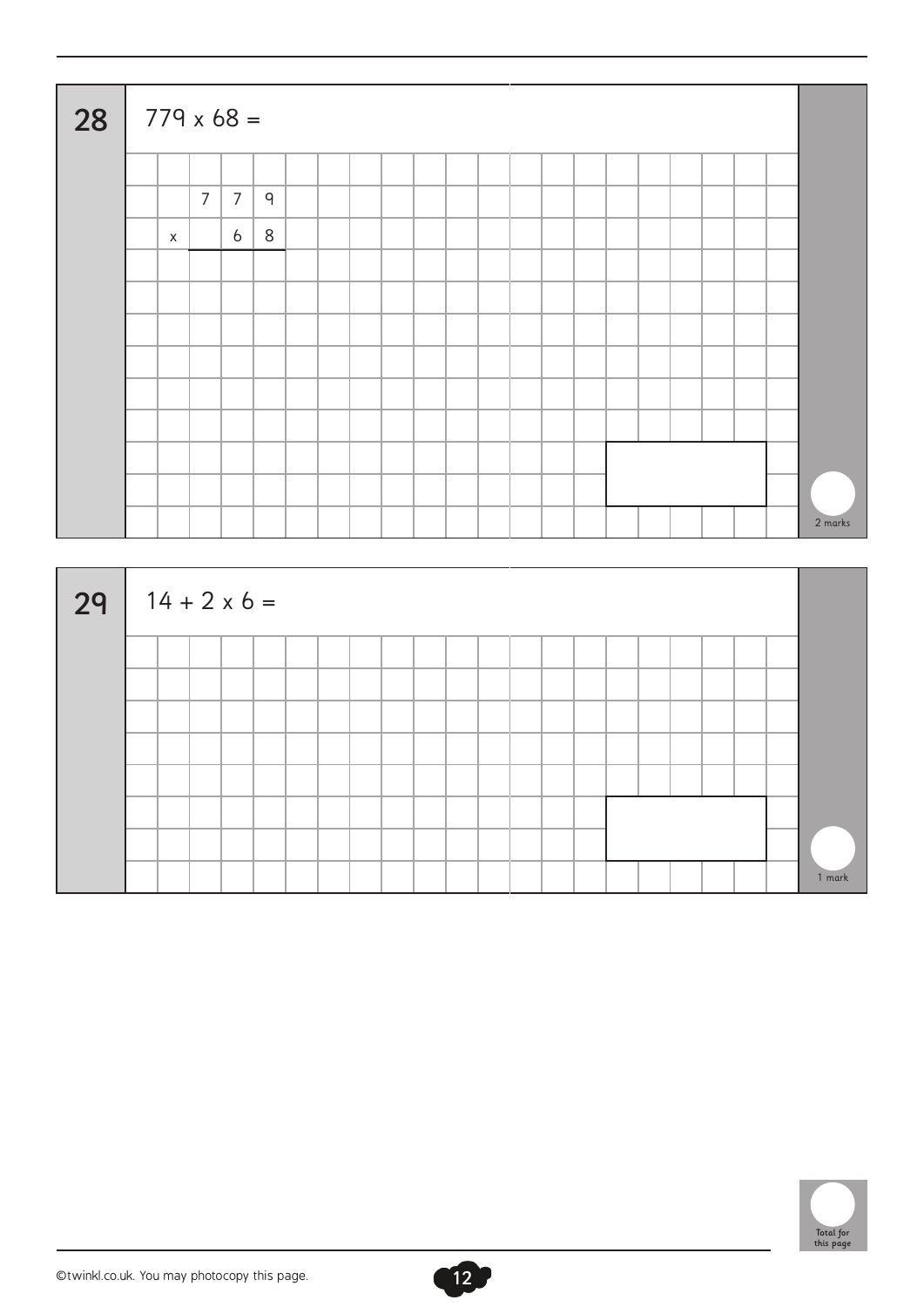| <b>30</b> $\frac{6}{7} \div 2 =$ |  |  |  |  |  |  |  |  |  |  |        |
|----------------------------------|--|--|--|--|--|--|--|--|--|--|--------|
|                                  |  |  |  |  |  |  |  |  |  |  |        |
|                                  |  |  |  |  |  |  |  |  |  |  |        |
|                                  |  |  |  |  |  |  |  |  |  |  |        |
|                                  |  |  |  |  |  |  |  |  |  |  |        |
|                                  |  |  |  |  |  |  |  |  |  |  |        |
|                                  |  |  |  |  |  |  |  |  |  |  |        |
|                                  |  |  |  |  |  |  |  |  |  |  |        |
|                                  |  |  |  |  |  |  |  |  |  |  | 1 mark |





13

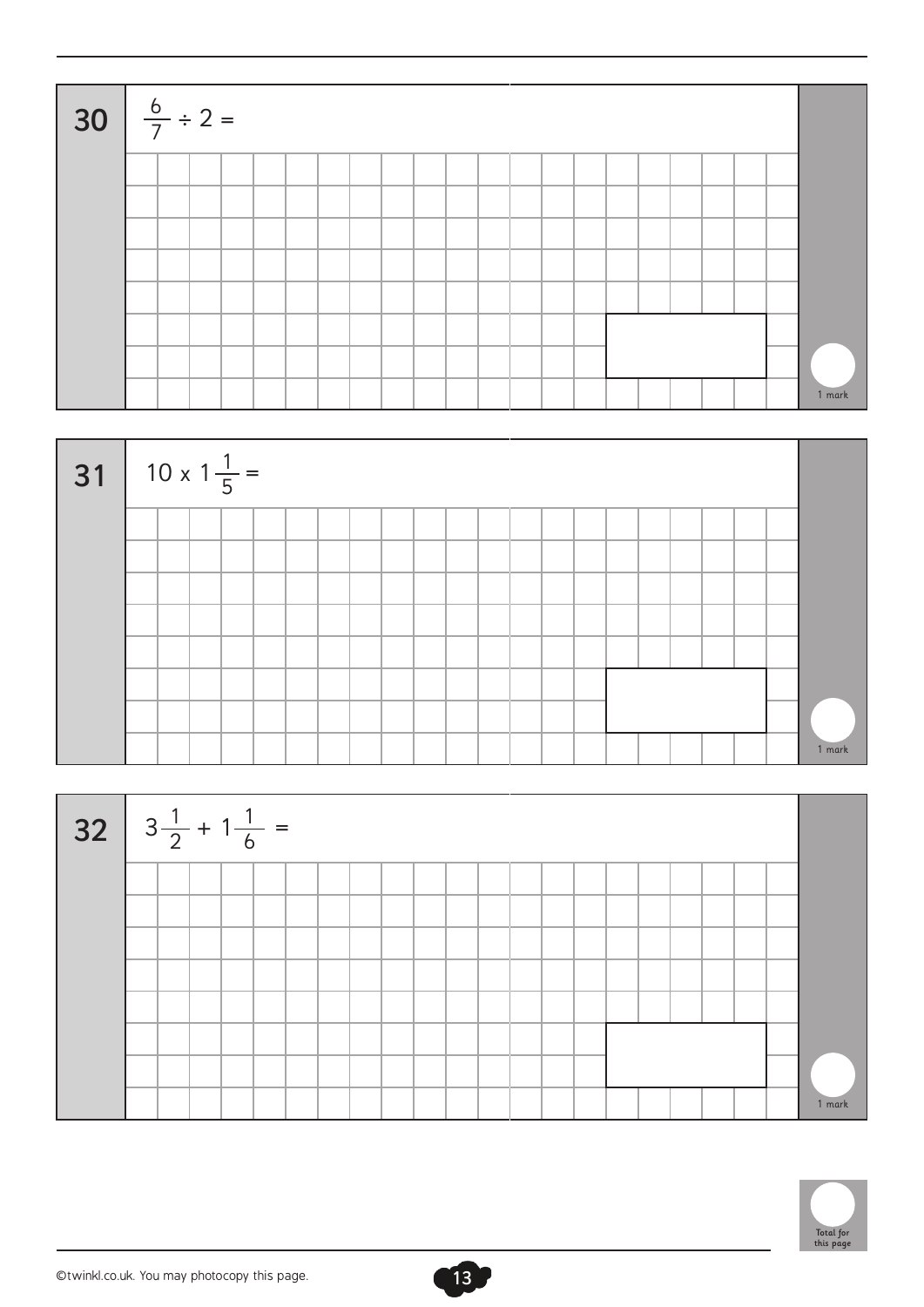|                           |                |                |              | $3692 \div 71 =$ |              |                |  |  |  |  |  |  |  |         |
|---------------------------|----------------|----------------|--------------|------------------|--------------|----------------|--|--|--|--|--|--|--|---------|
|                           |                |                |              |                  |              |                |  |  |  |  |  |  |  |         |
|                           |                |                |              |                  |              |                |  |  |  |  |  |  |  |         |
|                           | $\overline{7}$ | 1 <sup>2</sup> | $\mathsf{3}$ | $6\overline{6}$  | $\mathsf{q}$ | $\overline{2}$ |  |  |  |  |  |  |  |         |
|                           |                |                |              |                  |              |                |  |  |  |  |  |  |  |         |
|                           |                |                |              |                  |              |                |  |  |  |  |  |  |  |         |
|                           |                |                |              |                  |              |                |  |  |  |  |  |  |  |         |
|                           |                |                |              |                  |              |                |  |  |  |  |  |  |  |         |
|                           |                |                |              |                  |              |                |  |  |  |  |  |  |  |         |
|                           |                |                |              |                  |              |                |  |  |  |  |  |  |  |         |
|                           |                |                |              |                  |              |                |  |  |  |  |  |  |  |         |
|                           |                |                |              |                  |              |                |  |  |  |  |  |  |  |         |
|                           |                |                |              |                  |              |                |  |  |  |  |  |  |  | 2 marks |
|                           |                |                |              |                  |              |                |  |  |  |  |  |  |  |         |
|                           |                |                |              |                  |              |                |  |  |  |  |  |  |  |         |
|                           |                |                |              |                  |              |                |  |  |  |  |  |  |  |         |
|                           |                |                |              |                  |              |                |  |  |  |  |  |  |  |         |
|                           |                |                |              |                  |              |                |  |  |  |  |  |  |  |         |
|                           |                |                |              |                  |              |                |  |  |  |  |  |  |  |         |
|                           |                |                |              |                  |              |                |  |  |  |  |  |  |  |         |
|                           |                |                |              |                  |              |                |  |  |  |  |  |  |  |         |
|                           |                |                |              |                  |              |                |  |  |  |  |  |  |  |         |
|                           |                |                |              |                  |              |                |  |  |  |  |  |  |  |         |
| 34 $\frac{2}{5} \div 5 =$ |                |                |              |                  |              |                |  |  |  |  |  |  |  |         |

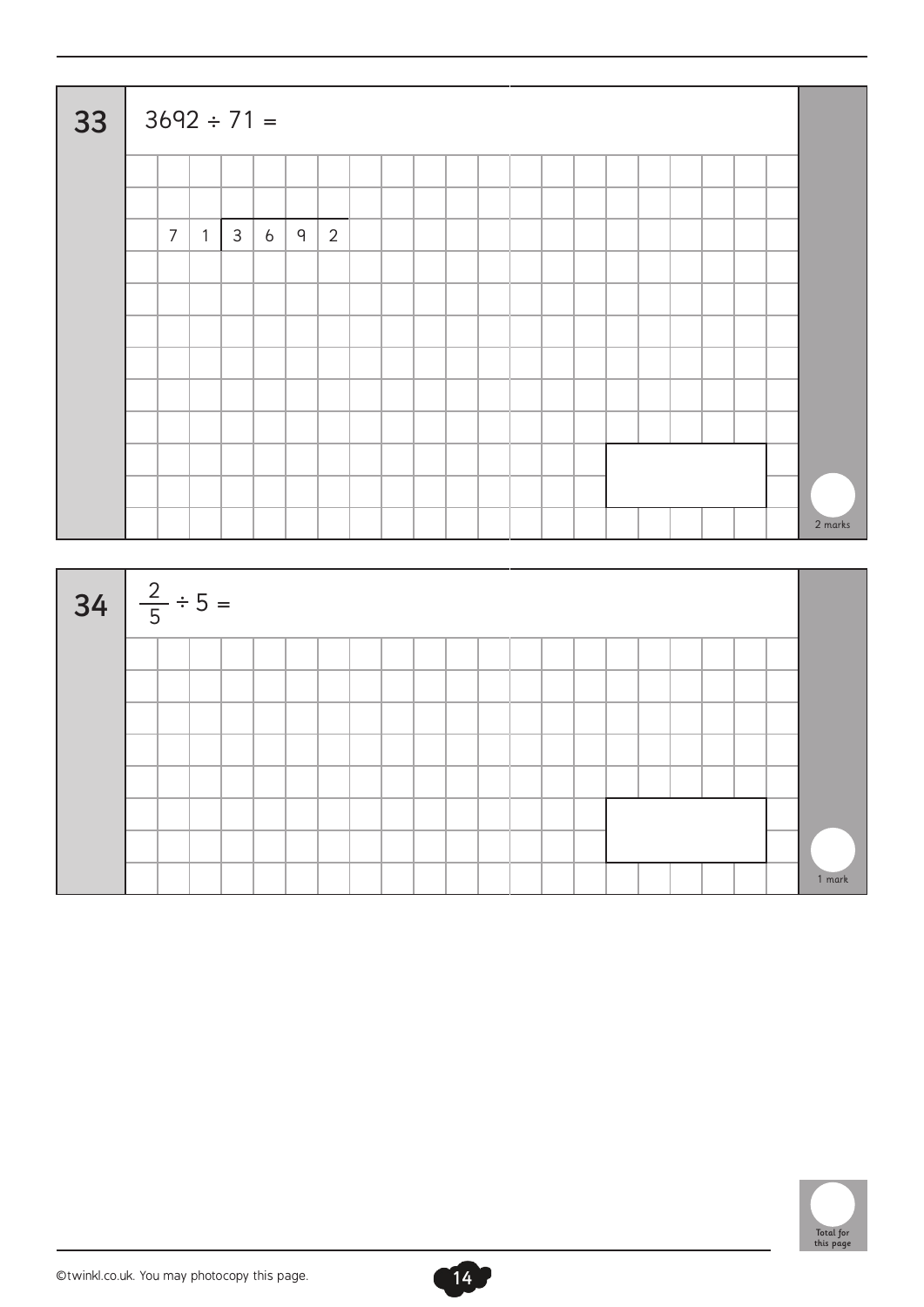| 35 $\frac{9}{10} - \frac{1}{3} =$ |  |  |  |  |  |  |  |  |  |  |        |
|-----------------------------------|--|--|--|--|--|--|--|--|--|--|--------|
|                                   |  |  |  |  |  |  |  |  |  |  |        |
|                                   |  |  |  |  |  |  |  |  |  |  |        |
|                                   |  |  |  |  |  |  |  |  |  |  |        |
|                                   |  |  |  |  |  |  |  |  |  |  |        |
|                                   |  |  |  |  |  |  |  |  |  |  |        |
|                                   |  |  |  |  |  |  |  |  |  |  |        |
|                                   |  |  |  |  |  |  |  |  |  |  |        |
|                                   |  |  |  |  |  |  |  |  |  |  | 1 mark |